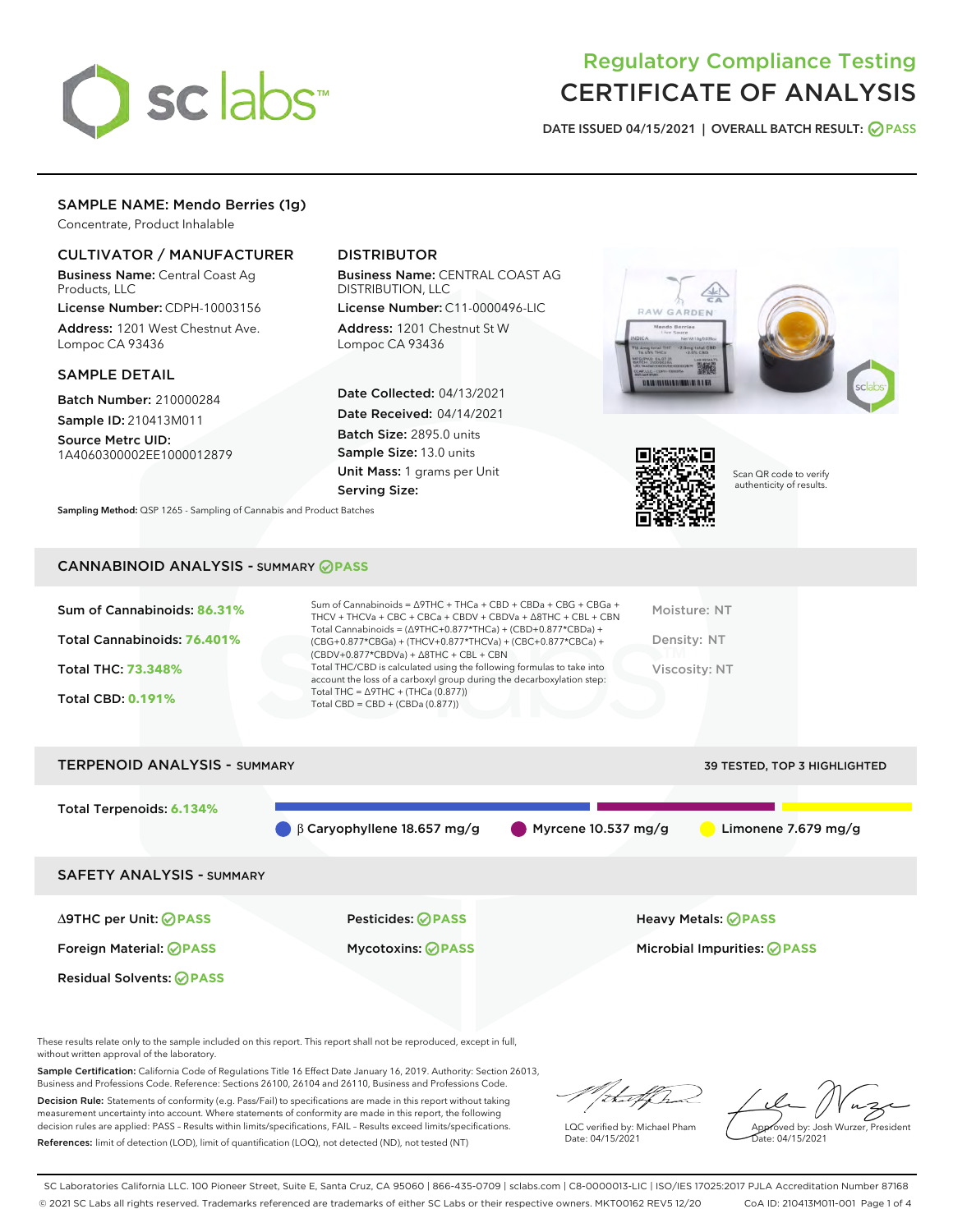



MENDO BERRIES (1G) | DATE ISSUED 04/15/2021 | OVERALL BATCH RESULT: **⊘** PASS

## CANNABINOID TEST RESULTS - 04/14/2021 2 PASS

Tested by high-performance liquid chromatography with diode-array detection (HPLC-DAD). **Method:** QSP 1157 - Analysis of Cannabinoids by HPLC-DAD

TOTAL CANNABINOIDS: **76.401%** Total Cannabinoids (Total THC) + (Total CBD) +

(Total CBG) + (Total THCV) + (Total CBC) + (Total CBDV) + ∆8THC + CBL + CBN

TOTAL THC: **73.348%** Total THC (∆9THC+0.877\*THCa)

TOTAL CBD: **0.191%**

Total CBD (CBD+0.877\*CBDa)

TOTAL CBG: 1.83% Total CBG (CBG+0.877\*CBGa)

TOTAL THCV: 0.263% Total THCV (THCV+0.877\*THCVa)

TOTAL CBC: 0.769% Total CBC (CBC+0.877\*CBCa)

TOTAL CBDV: ND Total CBDV (CBDV+0.877\*CBDVa)

| <b>COMPOUND</b>  | LOD/LOQ<br>(mg/g)          | <b>MEASUREMENT</b><br><b>UNCERTAINTY</b><br>(mg/g) | <b>RESULT</b><br>(mg/g) | <b>RESULT</b><br>(%) |
|------------------|----------------------------|----------------------------------------------------|-------------------------|----------------------|
| <b>THCa</b>      | 0.05 / 0.14                | ±19.936                                            | 775.73                  | 77.573               |
| Δ9THC            | 0.06 / 0.26                | ±1.829                                             | 53.16                   | 5.316                |
| <b>CBGa</b>      | 0.1 / 0.2                  | ±0.82                                              | 15.7                    | 1.57                 |
| <b>CBCa</b>      | 0.07 / 0.28                | ±0.429                                             | 8.77                    | 0.877                |
| <b>CBG</b>       | 0.06/0.19                  | ±0.180                                             | 4.56                    | 0.456                |
| <b>THCVa</b>     | 0.07/0.20                  | ±0.143                                             | 3.00                    | 0.300                |
| <b>CBDa</b>      | 0.02/0.19                  | ±0.064                                             | 2.18                    | 0.218                |
| $\triangle$ 8THC | 0.1/0.4                    | N/A                                                | <b>ND</b>               | <b>ND</b>            |
| <b>THCV</b>      | 0.1 / 0.2                  | N/A                                                | <b>ND</b>               | <b>ND</b>            |
| <b>CBD</b>       | 0.07/0.29                  | N/A                                                | <b>ND</b>               | <b>ND</b>            |
| <b>CBDV</b>      | 0.04 / 0.15                | N/A                                                | <b>ND</b>               | <b>ND</b>            |
| <b>CBDVa</b>     | 0.03 / 0.53                | N/A                                                | <b>ND</b>               | <b>ND</b>            |
| <b>CBL</b>       | 0.06 / 0.24                | N/A                                                | <b>ND</b>               | <b>ND</b>            |
| <b>CBN</b>       | 0.1/0.3                    | N/A                                                | <b>ND</b>               | <b>ND</b>            |
| <b>CBC</b>       | 0.2 / 0.5                  | N/A                                                | <b>ND</b>               | <b>ND</b>            |
|                  | <b>SUM OF CANNABINOIDS</b> |                                                    | 863.10 mg/g             | 86.31%               |

#### **UNIT MASS: 1 grams per Unit**

| ∆9THC per Unit                                                                            | 1120 per-package limit | 53.16 mg/unit<br><b>PASS</b> |  |  |
|-------------------------------------------------------------------------------------------|------------------------|------------------------------|--|--|
| <b>Total THC per Unit</b>                                                                 |                        | 733.48 mg/unit               |  |  |
| <b>CBD per Unit</b>                                                                       |                        | <b>ND</b>                    |  |  |
| <b>Total CBD per Unit</b>                                                                 |                        | $1.91$ mg/unit               |  |  |
| Sum of Cannabinoids<br>per Unit                                                           |                        | 863.10 mg/unit               |  |  |
| <b>Total Cannabinoids</b><br>per Unit                                                     |                        | 764.01 mg/unit               |  |  |
| <b>MOISTURE TEST RESULT</b><br><b>VISCOSITY TEST RESULT</b><br><b>DENSITY TEST RESULT</b> |                        |                              |  |  |

Not Tested

Not Tested

Not Tested

## TERPENOID TEST RESULTS - 04/15/2021

Terpene analysis utilizing gas chromatography-flame ionization detection (GC-FID). **Method:** QSP 1192 - Analysis of Terpenoids by GC-FID

| <b>COMPOUND</b>           | LOD/LOQ<br>(mg/g) | <b>MEASUREMENT</b><br><b>UNCERTAINTY</b><br>(mg/g) | <b>RESULT</b><br>(mg/g)                         | <b>RESULT</b><br>(%) |
|---------------------------|-------------------|----------------------------------------------------|-------------------------------------------------|----------------------|
| $\beta$ Caryophyllene     | 0.004 / 0.012     | ±0.6642                                            | 18.657                                          | 1.8657               |
| <b>Myrcene</b>            | 0.008 / 0.025     | ±0.1359                                            | 10.537                                          | 1.0537               |
| Limonene                  | 0.005 / 0.016     | ±0.1098                                            | 7.679                                           | 0.7679               |
| $\alpha$ Humulene         | 0.009 / 0.029     | ±0.1747                                            | 5.443                                           | 0.5443               |
| $\alpha$ Bisabolol        | 0.008 / 0.026     | ±0.2223                                            | 4.163                                           | 0.4163               |
| Linalool                  | 0.009 / 0.032     | ±0.1055                                            | 2.777                                           | 0.2777               |
| Ocimene                   | 0.011 / 0.038     | ±0.0871                                            | 2.714                                           | 0.2714               |
| trans- $\beta$ -Farnesene | 0.008 / 0.025     | ±0.0579                                            | 1.630                                           | 0.1630               |
| Terpineol                 | 0.016 / 0.055     | ±0.0715                                            | 1.165                                           | 0.1165               |
| Fenchol                   | 0.010 / 0.034     | ±0.0405                                            | 1.046                                           | 0.1046               |
| Guaiol                    | 0.009 / 0.030     | ±0.0464                                            | 0.984                                           | 0.0984               |
| $\beta$ Pinene            | 0.004 / 0.014     | ±0.0090                                            | 0.785                                           | 0.0785               |
| Valencene                 | 0.009 / 0.030     | ±0.0487                                            | 0.707                                           | 0.0707               |
| Nerolidol                 | 0.009 / 0.028     | ±0.0327                                            | 0.520                                           | 0.0520               |
| Caryophyllene<br>Oxide    | 0.010 / 0.033     | ±0.0235                                            | 0.511                                           | 0.0511               |
| Terpinolene               | 0.008 / 0.026     | ±0.0099                                            | 0.482                                           | 0.0482               |
| $\alpha$ Pinene           | 0.005 / 0.017     | ±0.0040                                            | 0.470                                           | 0.0470               |
| Citronellol               | 0.003 / 0.010     | ±0.0161                                            | 0.329                                           | 0.0329               |
| <b>Borneol</b>            | 0.005 / 0.016     | ±0.0119                                            | 0.283                                           | 0.0283               |
| Fenchone                  | 0.009 / 0.028     | ±0.0058                                            | 0.199                                           | 0.0199               |
| Camphene                  | 0.005 / 0.015     | ±0.0009                                            | 0.079                                           | 0.0079               |
| Sabinene Hydrate          | 0.006 / 0.022     | ±0.0019                                            | 0.050                                           | 0.0050               |
| Geranyl Acetate           | 0.004 / 0.014     | ±0.0015                                            | 0.037                                           | 0.0037               |
| $\gamma$ Terpinene        | 0.006 / 0.018     | ±0.0006                                            | 0.032                                           | 0.0032               |
| Eucalyptol                | 0.006 / 0.018     | ±0.0006                                            | 0.023                                           | 0.0023               |
| Nerol                     | 0.003 / 0.011     | ±0.0009                                            | 0.021                                           | 0.0021               |
| $\alpha$ Terpinene        | 0.005 / 0.017     | ±0.0003                                            | 0.017                                           | 0.0017               |
| Sabinene                  | 0.004 / 0.014     | N/A                                                | <loq< th=""><th><loq< th=""></loq<></th></loq<> | <loq< th=""></loq<>  |
| $\alpha$ Phellandrene     | 0.006 / 0.020     | N/A                                                | <loq< th=""><th><loq< th=""></loq<></th></loq<> | <loq< th=""></loq<>  |
| <b>Isoborneol</b>         | 0.004 / 0.012     | N/A                                                | < 0                                             | <loq< th=""></loq<>  |
| 3 Carene                  | 0.005 / 0.018     | N/A                                                | ND                                              | ND                   |
| p-Cymene                  | 0.005 / 0.016     | N/A                                                | ND                                              | <b>ND</b>            |
| (-)-Isopulegol            | 0.005 / 0.016     | N/A                                                | ND                                              | <b>ND</b>            |
| Camphor                   | 0.006 / 0.019     | N/A                                                | ND                                              | <b>ND</b>            |
| Menthol                   | 0.008 / 0.025     | N/A                                                | ND                                              | ND                   |
| R-(+)-Pulegone            | 0.003 / 0.011     | N/A                                                | ND                                              | ND                   |
| Geraniol                  | 0.002 / 0.007     | N/A                                                | ND                                              | <b>ND</b>            |
| $\alpha$ Cedrene          | 0.005 / 0.016     | N/A                                                | ND                                              | ND                   |
| Cedrol                    | 0.008 / 0.027     | N/A                                                | ND                                              | <b>ND</b>            |
| <b>TOTAL TERPENOIDS</b>   |                   |                                                    | 61.340 mg/g                                     | 6.134%               |

SC Laboratories California LLC. 100 Pioneer Street, Suite E, Santa Cruz, CA 95060 | 866-435-0709 | sclabs.com | C8-0000013-LIC | ISO/IES 17025:2017 PJLA Accreditation Number 87168 © 2021 SC Labs all rights reserved. Trademarks referenced are trademarks of either SC Labs or their respective owners. MKT00162 REV5 12/20 CoA ID: 210413M011-001 Page 2 of 4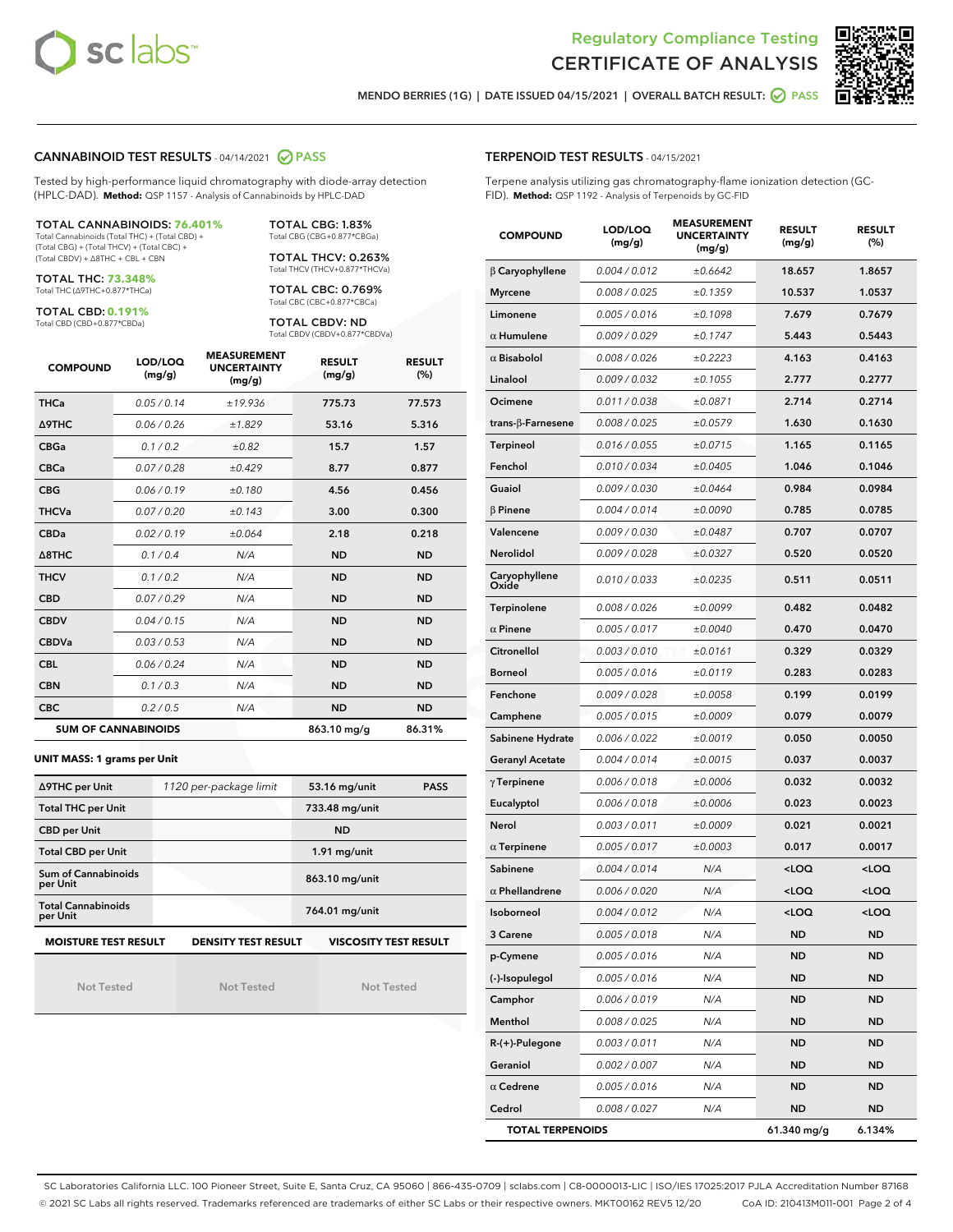



MENDO BERRIES (1G) | DATE ISSUED 04/15/2021 | OVERALL BATCH RESULT: **⊘** PASS

# CATEGORY 1 PESTICIDE TEST RESULTS - 04/15/2021 2 PASS

Pesticide and plant growth regulator analysis utilizing high-performance liquid chromatography-mass spectrometry (HPLC-MS) or gas chromatography-mass spectrometry (GC-MS). \*GC-MS utilized where indicated. **Method:** QSP 1212 - Analysis of Pesticides and Mycotoxins by LC-MS or QSP 1213 - Analysis of Pesticides by GC-MS

| <b>COMPOUND</b>             | LOD/LOQ<br>$(\mu g/g)$ | <b>ACTION</b><br><b>LIMIT</b><br>$(\mu g/g)$ | <b>MEASUREMENT</b><br><b>UNCERTAINTY</b><br>$(\mu g/g)$ | <b>RESULT</b><br>$(\mu g/g)$ | <b>RESULT</b> |
|-----------------------------|------------------------|----------------------------------------------|---------------------------------------------------------|------------------------------|---------------|
| Aldicarb                    | 0.03 / 0.08            | $\ge$ LOD                                    | N/A                                                     | <b>ND</b>                    | <b>PASS</b>   |
| Carbofuran                  | 0.02 / 0.05            | $\ge$ LOD                                    | N/A                                                     | <b>ND</b>                    | <b>PASS</b>   |
| Chlordane*                  | 0.03 / 0.08            | $\ge$ LOD                                    | N/A                                                     | <b>ND</b>                    | <b>PASS</b>   |
| Chlorfenapyr*               | 0.03/0.10              | $\ge$ LOD                                    | N/A                                                     | <b>ND</b>                    | <b>PASS</b>   |
| Chlorpyrifos                | 0.02 / 0.06            | $\ge$ LOD                                    | N/A                                                     | <b>ND</b>                    | <b>PASS</b>   |
| Coumaphos                   | 0.02 / 0.07            | $\ge$ LOD                                    | N/A                                                     | <b>ND</b>                    | <b>PASS</b>   |
| Daminozide                  | 0.02 / 0.07            | $\ge$ LOD                                    | N/A                                                     | <b>ND</b>                    | <b>PASS</b>   |
| <b>DDVP</b><br>(Dichlorvos) | 0.03/0.09              | $>$ LOD                                      | N/A                                                     | <b>ND</b>                    | <b>PASS</b>   |
| Dimethoate                  | 0.03 / 0.08            | $\ge$ LOD                                    | N/A                                                     | <b>ND</b>                    | <b>PASS</b>   |
| Ethoprop(hos)               | 0.03/0.10              | $>$ LOD                                      | N/A                                                     | <b>ND</b>                    | <b>PASS</b>   |
| Etofenprox                  | 0.02 / 0.06            | $\ge$ LOD                                    | N/A                                                     | <b>ND</b>                    | <b>PASS</b>   |
| Fenoxycarb                  | 0.03 / 0.08            | $\ge$ LOD                                    | N/A                                                     | <b>ND</b>                    | <b>PASS</b>   |
| Fipronil                    | 0.03 / 0.08            | $\ge$ LOD                                    | N/A                                                     | <b>ND</b>                    | <b>PASS</b>   |
| Imazalil                    | 0.02 / 0.06            | $>$ LOD                                      | N/A                                                     | <b>ND</b>                    | <b>PASS</b>   |
| <b>Methiocarb</b>           | 0.02 / 0.07            | $\ge$ LOD                                    | N/A                                                     | <b>ND</b>                    | <b>PASS</b>   |
| Methyl<br>parathion         | 0.03/0.10              | $\ge$ LOD                                    | N/A                                                     | <b>ND</b>                    | <b>PASS</b>   |
| <b>Mevinphos</b>            | 0.03/0.09              | $\ge$ LOD                                    | N/A                                                     | <b>ND</b>                    | <b>PASS</b>   |
| Paclobutrazol               | 0.02 / 0.05            | $>$ LOD                                      | N/A                                                     | <b>ND</b>                    | <b>PASS</b>   |
| Propoxur                    | 0.03/0.09              | $\ge$ LOD                                    | N/A                                                     | <b>ND</b>                    | <b>PASS</b>   |
| Spiroxamine                 | 0.03 / 0.08            | $\ge$ LOD                                    | N/A                                                     | <b>ND</b>                    | <b>PASS</b>   |
| Thiacloprid                 | 0.03/0.10              | $\ge$ LOD                                    | N/A                                                     | <b>ND</b>                    | <b>PASS</b>   |

## CATEGORY 2 PESTICIDE TEST RESULTS - 04/15/2021 @ PASS

| <b>COMPOUND</b>          | LOD/LOO<br>$(\mu g/g)$ | <b>ACTION</b><br>LIMIT<br>$(\mu g/g)$ | <b>MEASUREMENT</b><br><b>UNCERTAINTY</b><br>$(\mu g/g)$ | <b>RESULT</b><br>$(\mu g/g)$ | <b>RESULT</b> |
|--------------------------|------------------------|---------------------------------------|---------------------------------------------------------|------------------------------|---------------|
| Abamectin                | 0.03/0.10              | 0.1                                   | N/A                                                     | <b>ND</b>                    | <b>PASS</b>   |
| Acephate                 | 0.02/0.07              | 0.1                                   | N/A                                                     | <b>ND</b>                    | <b>PASS</b>   |
| Acequinocyl              | 0.02/0.07              | 0.1                                   | N/A                                                     | <b>ND</b>                    | <b>PASS</b>   |
| Acetamiprid              | 0.02/0.05              | 0.1                                   | N/A                                                     | <b>ND</b>                    | <b>PASS</b>   |
| Azoxystrobin             | 0.02/0.07              | 0.1                                   | N/A                                                     | <b>ND</b>                    | <b>PASS</b>   |
| <b>Bifenazate</b>        | 0.01/0.04              | 0.1                                   | N/A                                                     | <b>ND</b>                    | <b>PASS</b>   |
| <b>Bifenthrin</b>        | 0.02/0.05              | 3                                     | N/A                                                     | <b>ND</b>                    | <b>PASS</b>   |
| <b>Boscalid</b>          | 0.03/0.09              | 0.1                                   | N/A                                                     | <b>ND</b>                    | <b>PASS</b>   |
| Captan                   | 0.19/0.57              | 0.7                                   | N/A                                                     | <b>ND</b>                    | <b>PASS</b>   |
| Carbaryl                 | 0.02/0.06              | 0.5                                   | N/A                                                     | <b>ND</b>                    | <b>PASS</b>   |
| Chlorantranilip-<br>role | 0.04/0.12              | 10                                    | N/A                                                     | <b>ND</b>                    | <b>PASS</b>   |
| Clofentezine             | 0.03/0.09              | 0.1                                   | N/A                                                     | <b>ND</b>                    | <b>PASS</b>   |

| <b>CATEGORY 2 PESTICIDE TEST RESULTS</b> - 04/15/2021 continued |  |  |
|-----------------------------------------------------------------|--|--|
|                                                                 |  |  |

| <b>COMPOUND</b>               | LOD/LOQ<br>$(\mu g/g)$ | <b>ACTION</b><br><b>LIMIT</b><br>$(\mu g/g)$ | <b>MEASUREMENT</b><br><b>UNCERTAINTY</b><br>$(\mu g/g)$ | <b>RESULT</b><br>(µg/g) | <b>RESULT</b> |
|-------------------------------|------------------------|----------------------------------------------|---------------------------------------------------------|-------------------------|---------------|
| Cyfluthrin                    | 0.12 / 0.38            | 2                                            | N/A                                                     | ND                      | <b>PASS</b>   |
| Cypermethrin                  | 0.11 / 0.32            | 1                                            | N/A                                                     | ND                      | <b>PASS</b>   |
| <b>Diazinon</b>               | 0.02 / 0.05            | 0.1                                          | N/A                                                     | ND                      | <b>PASS</b>   |
| Dimethomorph                  | 0.03 / 0.09            | 2                                            | N/A                                                     | <b>ND</b>               | <b>PASS</b>   |
| Etoxazole                     | 0.02 / 0.06            | 0.1                                          | N/A                                                     | ND                      | <b>PASS</b>   |
| Fenhexamid                    | 0.03 / 0.09            | 0.1                                          | N/A                                                     | ND                      | <b>PASS</b>   |
| Fenpyroximate                 | 0.02 / 0.06            | 0.1                                          | N/A                                                     | ND                      | <b>PASS</b>   |
| Flonicamid                    | 0.03 / 0.10            | 0.1                                          | N/A                                                     | ND                      | PASS          |
| Fludioxonil                   | 0.03 / 0.10            | 0.1                                          | N/A                                                     | ND                      | PASS          |
| Hexythiazox                   | 0.02 / 0.07            | 0.1                                          | N/A                                                     | ND                      | <b>PASS</b>   |
| Imidacloprid                  | 0.04 / 0.11            | 5                                            | N/A                                                     | ND                      | <b>PASS</b>   |
| Kresoxim-methyl               | 0.02 / 0.07            | 0.1                                          | N/A                                                     | ND                      | <b>PASS</b>   |
| Malathion                     | 0.03 / 0.09            | 0.5                                          | N/A                                                     | <b>ND</b>               | <b>PASS</b>   |
| Metalaxyl                     | 0.02 / 0.07            | $\overline{c}$                               | N/A                                                     | <b>ND</b>               | <b>PASS</b>   |
| Methomyl                      | 0.03 / 0.10            | 1                                            | N/A                                                     | ND                      | <b>PASS</b>   |
| Myclobutanil                  | 0.03 / 0.09            | 0.1                                          | N/A                                                     | <b>ND</b>               | <b>PASS</b>   |
| Naled                         | 0.02 / 0.07            | 0.1                                          | N/A                                                     | <b>ND</b>               | <b>PASS</b>   |
| Oxamyl                        | 0.04 / 0.11            | 0.5                                          | N/A                                                     | ND                      | PASS          |
| Pentachloronitro-<br>benzene* | 0.03 / 0.09            | 0.1                                          | N/A                                                     | ND                      | <b>PASS</b>   |
| Permethrin                    | 0.04 / 0.12            | 0.5                                          | N/A                                                     | <b>ND</b>               | <b>PASS</b>   |
| Phosmet                       | 0.03 / 0.10            | 0.1                                          | N/A                                                     | ND                      | PASS          |
| Piperonylbu-<br>toxide        | 0.02 / 0.07            | 3                                            | N/A                                                     | ND                      | <b>PASS</b>   |
| Prallethrin                   | 0.03 / 0.08            | 0.1                                          | N/A                                                     | ND                      | <b>PASS</b>   |
| Propiconazole                 | 0.02 / 0.07            | 0.1                                          | N/A                                                     | <b>ND</b>               | PASS          |
| Pyrethrins                    | 0.04 / 0.12            | 0.5                                          | N/A                                                     | ND                      | PASS          |
| Pyridaben                     | 0.02 / 0.07            | 0.1                                          | N/A                                                     | <b>ND</b>               | <b>PASS</b>   |
| Spinetoram                    | 0.02 / 0.07            | 0.1                                          | N/A                                                     | <b>ND</b>               | <b>PASS</b>   |
| Spinosad                      | 0.02 / 0.07            | 0.1                                          | N/A                                                     | ND                      | <b>PASS</b>   |
| Spiromesifen                  | 0.02 / 0.05            | 0.1                                          | N/A                                                     | <b>ND</b>               | <b>PASS</b>   |
| Spirotetramat                 | 0.02 / 0.06            | 0.1                                          | N/A                                                     | <b>ND</b>               | <b>PASS</b>   |
| Tebuconazole                  | 0.02 / 0.07            | 0.1                                          | N/A                                                     | ND                      | <b>PASS</b>   |
| Thiamethoxam                  | 0.03 / 0.10            | 5                                            | N/A                                                     | ND                      | <b>PASS</b>   |
| Trifloxystrobin               | 0.03 / 0.08            | 0.1                                          | N/A                                                     | ND                      | <b>PASS</b>   |

SC Laboratories California LLC. 100 Pioneer Street, Suite E, Santa Cruz, CA 95060 | 866-435-0709 | sclabs.com | C8-0000013-LIC | ISO/IES 17025:2017 PJLA Accreditation Number 87168 © 2021 SC Labs all rights reserved. Trademarks referenced are trademarks of either SC Labs or their respective owners. MKT00162 REV5 12/20 CoA ID: 210413M011-001 Page 3 of 4